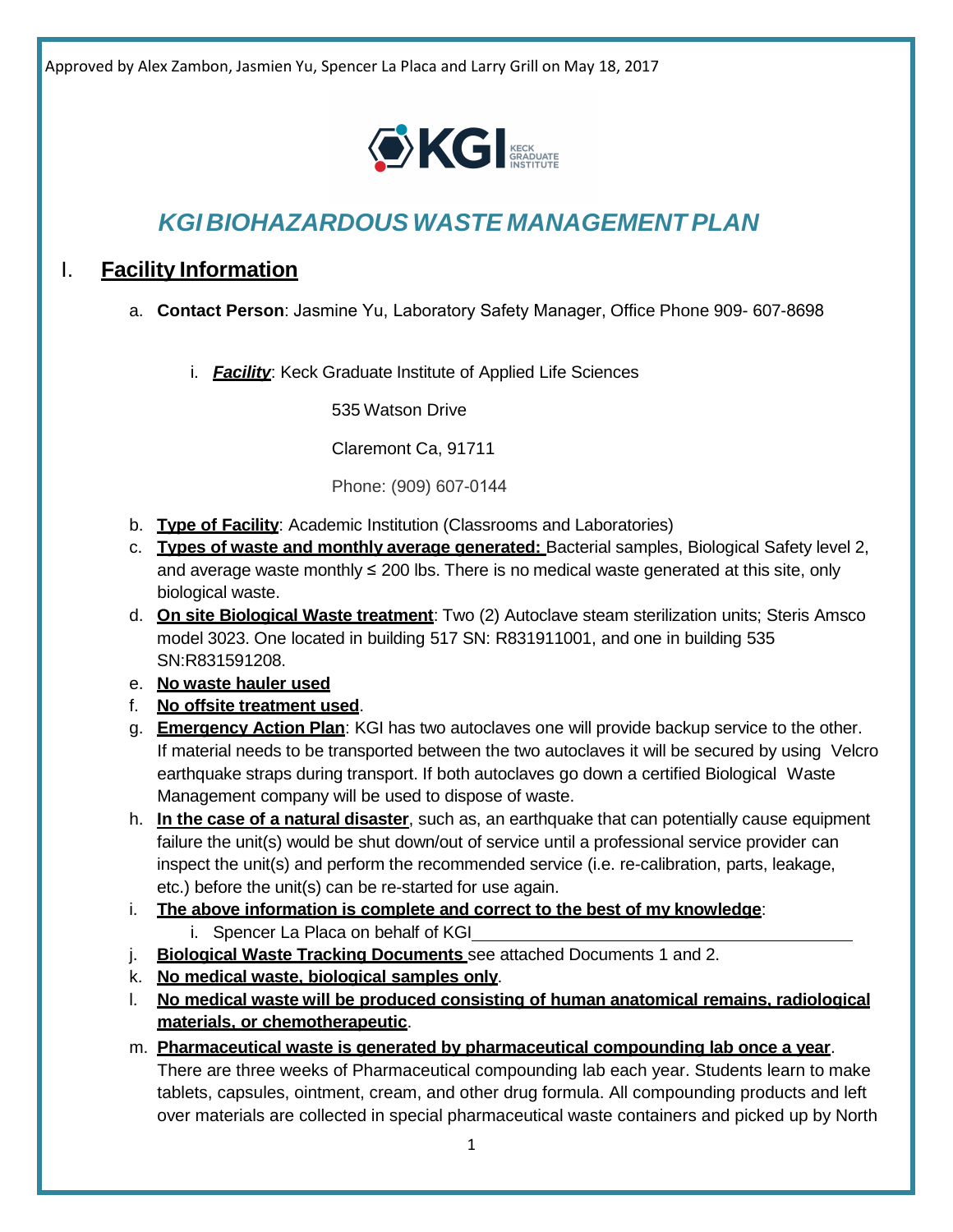State Environmental.

## II. **Containment and Storage Information**.

- a. **Infectious, Potentially Infectious, or R-DNA Biological Waste**
	- i. any material containing or contaminated with **human pathogens**
	- ii. any material containing or contaminated with **animal pathogens**
	- iii. any material containing or contaminated with **recombinant DNA or recombinant organisms**
	- iv. laboratory and clinical wastes containing **human blood products, tissue**, **cell cultures**, and other potentially infectious material (**OPIM**)
	- v. Used, absorbent materials contaminated with blood products, or OPIM
	- vi. Non-absorbent, disposable devices that have been contaminated with blood, body fluids or OPIM
	- vii. **Biohazard Liners:** Red biohazard liners are to be tied to prevent leakage or expulsion of contents during all future storage, handling, and transport.
	- viii. Red biohazard bags are to be placed for storage, handling, and transport in rigid containers with tight-fitting lids labeled with the words "Biohazardous Waste", or the word "Biohazard" and the international biohazard symbol on the lids and sides so as to be visible from any lateral direction.
	- ix. Rigid containers that hold waste shall be decontaminated by 10% bleach or by Cavicide disinfecting wipes at least once every 7 days.
	- x. **Medical Related Spills**: See appropriate lab protocols for proper procedure(s) on cleaning.

### b. **Laboratory waste containing infectious, potentially infectious, or rDNA must be inactivated prior to leaving the facility**.

- i. The preferred method is steam sterilization (autoclaving), although inactivation (e.g. treatment with household bleach) may be appropriate in some cases.
- ii. Storage of all non-inactivated waste in this category is restricted to within the generating laboratory. Infectious or pathogenic waste must be held in a closed/covered biohazard waste container and may not be stored longer than 7 days prior to inactivation.
- iii. Biological waste containers and bags for material that is infectious/potentially infectious to humans must be labeled with the biohazard symbol.
- iv. . Filled or partially filled biological waste containers and boxes should not be held for more than 7 days at temperatures above 32°F or 0°C.

## III. **Biological Waste Packing, Labeling, & Transport:**

## a. **Discharge to the public sewer system**

- i. As a general rule, add household bleach to a final concentration of 10%, wait 10 minutes or until dry, then rinse down the sink with copious amounts of water.
- ii. Alternatively, a disinfectant that is known to be effective against the organism may be added to an appropriate concentration, Per the manufacturers recommendations, the wait kill time will be determined, then rinse down the sink with copious amounts of water.

## IV. **Steam Sterilization**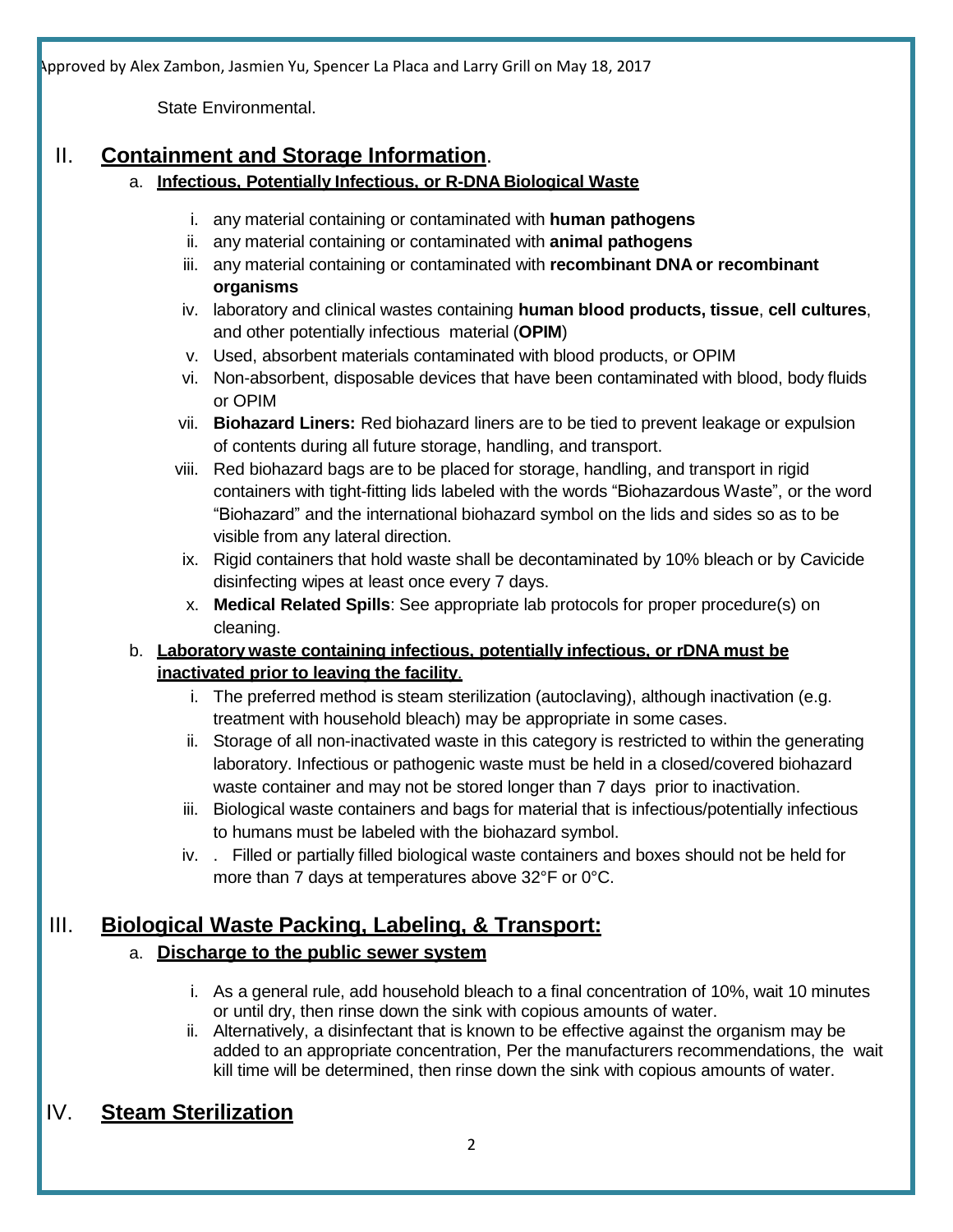### a. **Factors in autoclave function**

- i. **Steam:** The energetics of steam makes it far more efficient for sterilization and decontamination than dry heat at the same temperature. Effective steam sterilization depends on the interaction of temperature, pressure, and time, but additional conditions inside the autoclave chamber such as materials, containers, container placement, and total volume of the materials also influence sterilization success. Each of these factors must be controlled within a narrow range of values or conditions:
- ii. **Pressure/temperature relationship:** Pressurization to 15 psi typically "superheats" steam to about 121°C (250°F), which is adequate to kill all microorganisms and to decontaminate or sterilize in reasonable time.
- iii. **Time:** Other factors being equal, autoclave loads up to about 2.0 ft<sup>3</sup> in volume require 30-60 minutes to sterilize at 15 psi and 121°C. Larger loads and tightly packed materials require 60 minutes.
- iv. **Contact:** To sterilize or decontaminate uniformly, superheated steam must contact all areas of the load. To ensure steam can reach the center of biohazard waste load, biohazard waste bags should be kept open during inactivation. If the waste is dry solid, some water may be added to the bag before autoclaving.
- v. **Volume:** "Dense" materials such as media in bottles to be treated in the autoclave should occupy **no more than half** of the autoclave chamber volume, so that steam can circulate completely around and into the load. Less dense materials such as bagged waste can occupy somewhat more space but should never contact the autoclave chamber wall.
- vi. **Dry heat:** Some autoclaves offer dry heat cycles, which are useful for sterilizing laboratory supplies such as Kim Wipes that can withstand high temperatures but would be damaged by steam. The necessary exposure times for dry heat vary considerably depending on materials composition, packaging, load volume, and possibly other factors, and may be more than triple the time needed for steam sterilization at the same temperature. Because the required times for successful dry heat sterilization vary so much the user may need to experiment extensively with appropriate times and temperatures to develop a consistently successful dry heat sterilization protocol.

### b. **Container Selection**

### i. **Bio-waste Containers**

- 1. Sturdy, red bio-waste cans displaying the biohazard sign are used as the terminal receptacle. Line the can with approved ASTM Biohazadous red liner of appropriate size.
- 2. Do not overfill (<2/3 full), or cause the lid of the can to stand open to waste.
- 3. Do not keep bio-waste for more than 7 days.

### ii. **Sharps Containers**

- 1. Before disposal, Label with date, PI name, room number, and telephone number.
- 2. Tape all seams to prevent lids from accidentally opening.
- 3. Close when  $\frac{3}{4}$  full and place in waste pickup for disposal. Sharps containers are picked up by North State every three months.
- iii. **Polypropylene bags.** According to the Medical Waste Management Act (MWMA) "(b) the biohazard liner that is used to collect medical waste within a facility shall be manufacturer certified to meet the ASTM D1709 dart drop test and D1922, Tear Resistance. The color of the bag shall be red. The biohazard bag shall be marked with the international biohazard symbol.
- iv. **Place liners in a rigid container during autoclaving**. Liners are available in a variety of sizes, and some are printed with an indicator that changes color when processed.
	- 1. Do not put liquids into the liners. Label with date, PI name, room number, and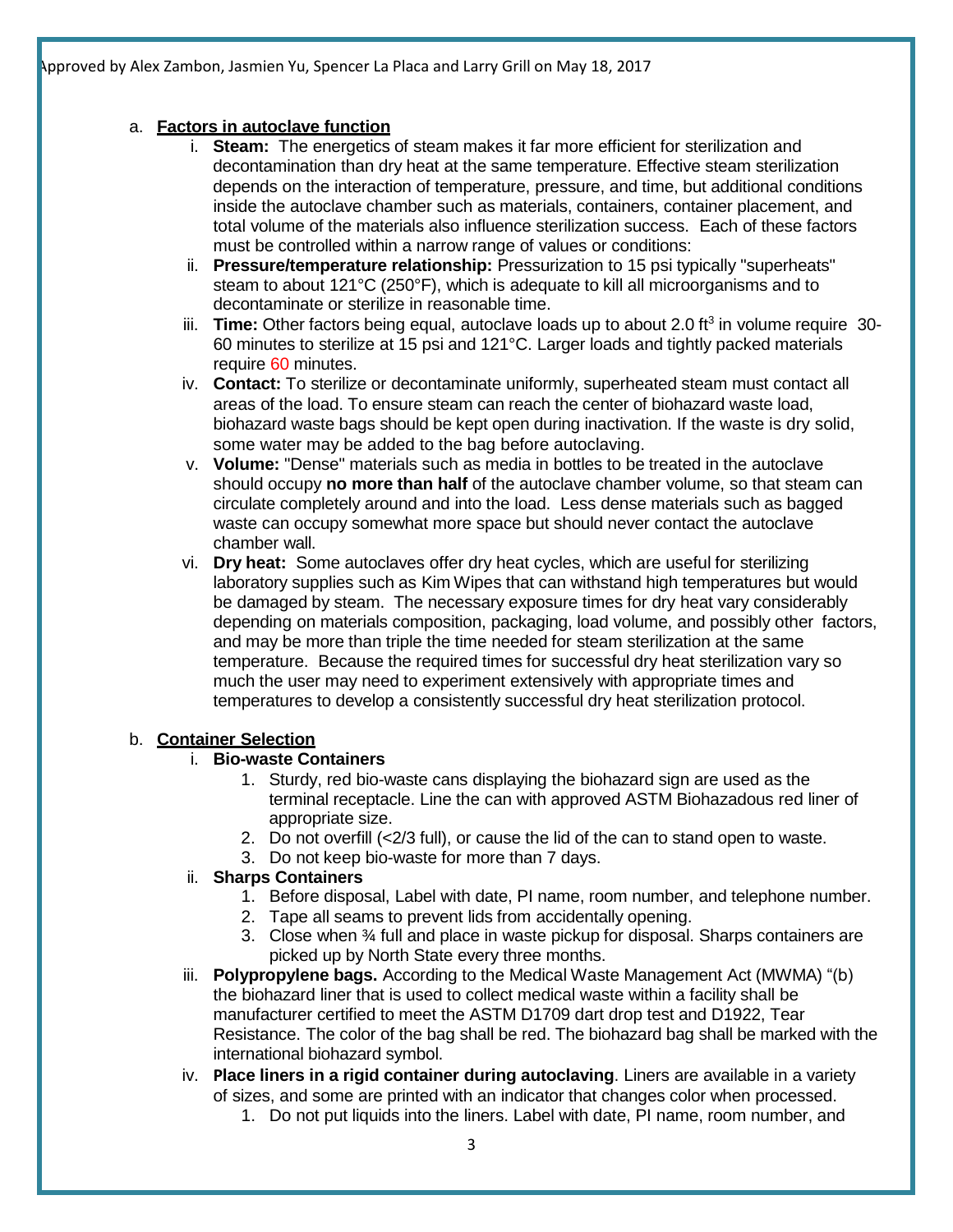telephone number.

- 2. Red biohazard liners are placed in a black trash bag with a label on outside indicating (decontaminated, date, PI name, and lab number) for disposal.
- 3. Polypropylene liners are impermeable to steam, and for this reason should not be twisted and taped shut, but **opened loosely at the top**. This will create an opening through which steam can penetrate.
- v. **Polypropylene containers and pans.** Polypropylene is a plastic capable of withstanding autoclaving, but resistant to heat transfer. Therefore, materials contained in a polypropylene pan will take longer to autoclave than the same materials in a stainless steel pan. To decrease the time required to sterilize material in these containers,
	- 1. Remove the lid (if applicable).
	- 2. Turn the container on its side when possible.
	- 3. Select the container with the lowest sides and widest diameter possible for the autoclave.
	- 4. 90 min is required to completely inactivate biohazard waste if using polypropylene pan.
- vi. **Stainless steel containers and pans.** Stainless steel is a good conductor of heat and is less likely to increase sterilizing time, though is more expensive than polypropylene. If autoclaving in stainless steel pan, 60 min is sufficient to inactivate biohazard waste.

#### vii. **Preparation and Loading of Materials**

- 1. Fill liquid containers only half full.
- 2. Loosen caps or use vented closures.
- 3. Always put bags of biological waste into pans to catch spills.
- 4. Position biohazard bags on their sides, with the bag neck taped loosely.
- 5. Leave space between items to allow steam circulation.
- 6. Household dishpans melt in the autoclave. Use autoclavable polypropylene or stainless steel pans.

#### viii. **Cycle Monitoring**

1. Both autoclaves are equipped with a chart recorder to record, temperatures, pressure and run times. Please look at each tape when run is complete to ensure that the run was successful**.**

#### ix. **Cycle Selection**

- 1. Use liquid cycle (slow exhaust) when autoclaving liquids, to prevent contents from boiling over.
	- a. Select fast exhaust cycle for glassware.
	- b. Use fast exhaust and dry cycle for wrapped items.

#### x. **Time Selection**

- 1. Take into account the size of the articles to be autoclaved. A 2-liter flask containing 1 liter of liquid takes longer to sterilize than four 500 mL flasks each containing 250 mL of liquid.
- 2. Material with a high insulating capacity (high sided polypropylene containers) increases the time needed for the load to reach sterilizing temperatures.
- 3. Autoclave bags containing biological waste should be autoclaved for 60 minutes in plastic pan or 60 min in stainless steel pan with the bag open to assure decontamination.

#### xi. **Removing the Load (Approved PPE Required)**

- 1. Check that the chamber pressure is zero.
- 2. Wear lab coat, eye protection, heat insulating gloves, and closed-toe shoes.
- 3. Stand behind door when opening it.
- 4. Slowly open door only a crack. Beware of rush of steam.
- 5. After the slow exhaust cycle, open autoclave door and allow liquids to cool for 20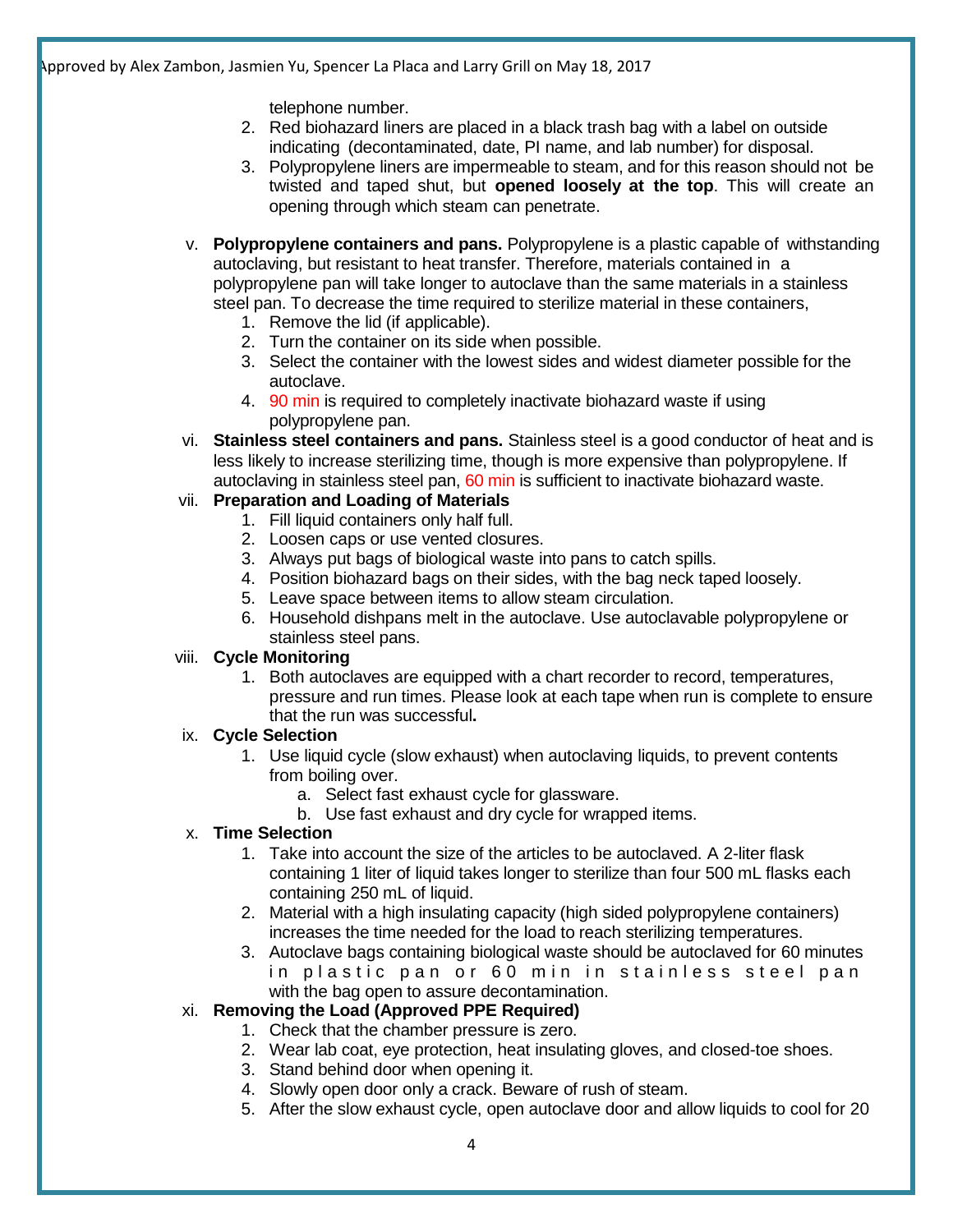#### minutes before removing.

xii. **Service:** A professionally trained service provider will inspect the autoclave according to the autoclave manufacturer's recommendations for inspection intervals and service. Most such recommendations are based on cumulative hours of use rather than specific calendar intervals. Autoclave gauges will be calibrated at least annually. If an autoclave fails to function correctly or a user finds a problem between scheduled inspections, the unit must be professionally serviced. **Do not resume operation of an autoclave until i t has been inspected and repaired. call Jasmine Yu at x78698**

### a. **Testing Autoclaves for Effectiveness**

- i. Autoclaves used for pathogen kill-loads or clean glassware sterilizing cycles, should be routinely tested once per month for killing effectiveness. Before placing new autoclaves into service, killing effectiveness testing must be completed.
- ii. The method of testing is using commercially available test indicator kits with spore strips (usually *Bacillus stearothermophilus*). We use protest self-contained biological indicator from Mesa Labs.
- iii. The spore test kit are placed in the center of a typical load and run through a sterilization cycle for 60-90 minutes depending on the size of load and autoclave pan to use.
- iv. The spore strips are incubated with the non-autoclaved strips as negative control.
- v. To remove the spore strips from the biohazard bag without exposure to the contents, place the fresh spore strips inside of an small autoclave envelop.
- vi. If growth is noted on the autoclaved spore strips call **Jasmine Yu at x78698**.
- vii. Autoclaves will be tested before being placed into service, and then retested monthly for effectiveness.

### b. **Method of Testing**

- i. A commercially available test indicator kit that uses bacterial spores (*Bacillus stearothermophilus*) is the approved method of testing autoclave efficiency. Most spore vial test kits require 56 to 60 ° C incubation of the autoclaved test vial along with a nonautoclaved control vial for 24 hours. Incubation causes surviving spores to grow, which validates the test.
- ii. *New autoclaves* before placing an autoclave into service, a test load approximating the weight and density of the type of waste generated shall be autoclaved with test spore vials. The spore vial should be placed in the middle of the waste inside the bag. This can be achieved by either:
	- 1. placing the vial at the position within one large test load, OR
	- 2. The appropriate parameters for sterilization including temperature, pressure, and treatment time shall be determined in this way.
- iii. *Autoclaves already in use:* **Monthly** testing will be done by placing a spore vial in the very center of a biohazard waste load and keeping the liner open prior to autoclaving.
- iv. Spore Test Storage Information: Please read the spore vial product information sheet for appropriate storage information, but, in general, spore vials should not be refrigerated. Each batch of vials has an expiration date. Vials should not be used after their expiration date.
- c. **Recordkeeping :** The following records regarding autoclave use must be kept for a minimum **three** years before disposal:
	- i. On-site maintenance records
		- 1. Autoclave use log (Each load of material inactivated shall be logged as follows:
			- a. Date, time, and operator's name
			- b. Type and approximate amount of waste
		- 2. Confirmation of sterilization
			- a. Record the temperature, pressure, and length of time the load is sterilized.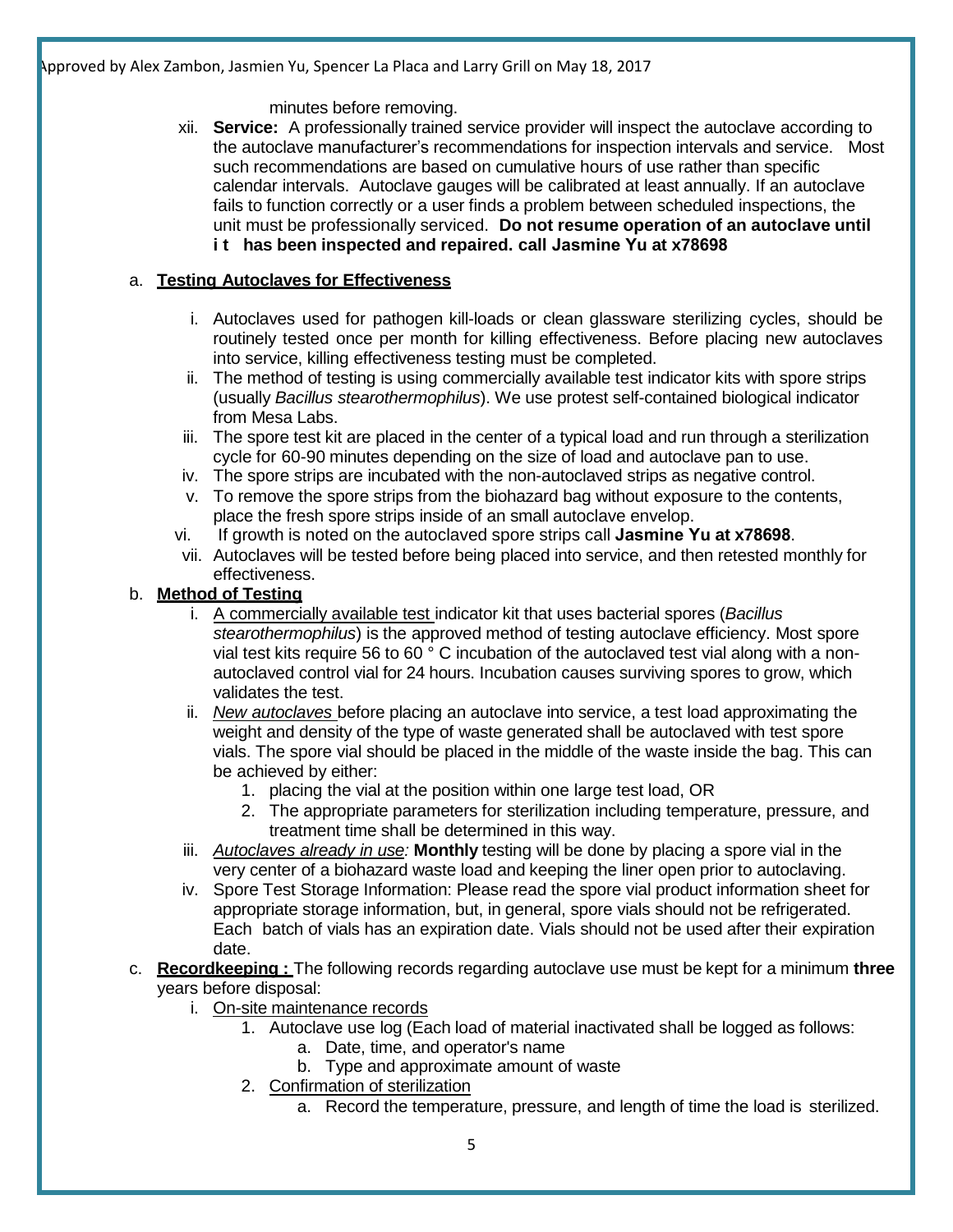Please note that temperature sensitive autoclave tape is not sufficient to indicate that the load reached sterilization conditions because the tape will change color at lower temperatures, OR Save the autoclave print-out.

- 3. A written sterilization procedure shall be in place for each workplace. This shall include the following:
	- a. Parameters
		- i. Appropriate parameters for sterilization shall be determined from the testing with spore vials.
		- i. The time it takes to sterilize a load will change, depending upon the load density and the sterilization cycle one chooses. Therefore, tests should be performed which imitate these various situations.
		- a. Cleaning
			- i. The autoclave and work areas shall be cleaned after every use and the work area shall be disinfected as needed

### d. **Transport**

- i. Transport biohazardous waste outside of the lab (i.e. to an autoclave) in a **closed, leakproof** bag or container; bags must be contained in a leak proof tray.
- ii. Do not leave non-inactivated waste unattended.
- iii. Containers must be labeled on front side and the top with a biohazard sticker.
- iv. Outside hauler is used for sharps pickup. North-State Environmental is the outside hauler used to pick up and discard the sharps refuse. North-State Environmental company info: [Address:](https://www.google.com/search?biw=1920&bih=959&q=north+state+environmental+address&stick=H4sIAAAAAAAAAOPgE-LRT9c3NDIzzCoyNyrWks1OttLPyU9OLMnMz4MzrBJTUopSi4sBfNxweS8AAAA&sa=X&ved=0ahUKEwjGi92qsffTAhVNyGMKHX5sBw4Q6BMIeTAO) 1045 W Rialto Ave, Rialto, CA 92376 [Phone:](https://www.google.com/search?biw=1920&bih=959&q=north+state+environmental+phone&sa=X&ved=0ahUKEwjGi92qsffTAhVNyGMKHX5sBw4Q6BMIfDAP) (909) 875-9288

## V. **Training**

- a. All employees who handle biological waste shall be trained regarding the proper segregation, handling, packaging, labeling, storage, and treatment of biological waste. Refresher training is required annually.
- b. Records of the training session shall be maintained by the lab PI for each employee, along with an outline of the training program. Training records shall be retained for a period of three (3) years.

## VI. **Disinfecting Techniques**

- a. Before leaving the BSL 2 area all sample carriers will be wiped down with Cavicide and/or 8% Vesphene and will sit twenty minutes prior to transport. 10% bleach may also be used, or 70% ethanol depending on samples being used.
- b. All work surfaces and any spills of the material will be decontaminated by treatment with a microbicide (e.g. 8% Vesphene, undiluted Cavicide, or similar) for 20 minutes.10% bleach may also be used, or 70% ethanol depending on samples being used.
- c. All remaining liquid will be collected by paper towels and autoclaved.
- d. All autoclaved materials will be disposed of at the landfill.

## VII. **Deploy Spill Cart in the need of spill contamination**